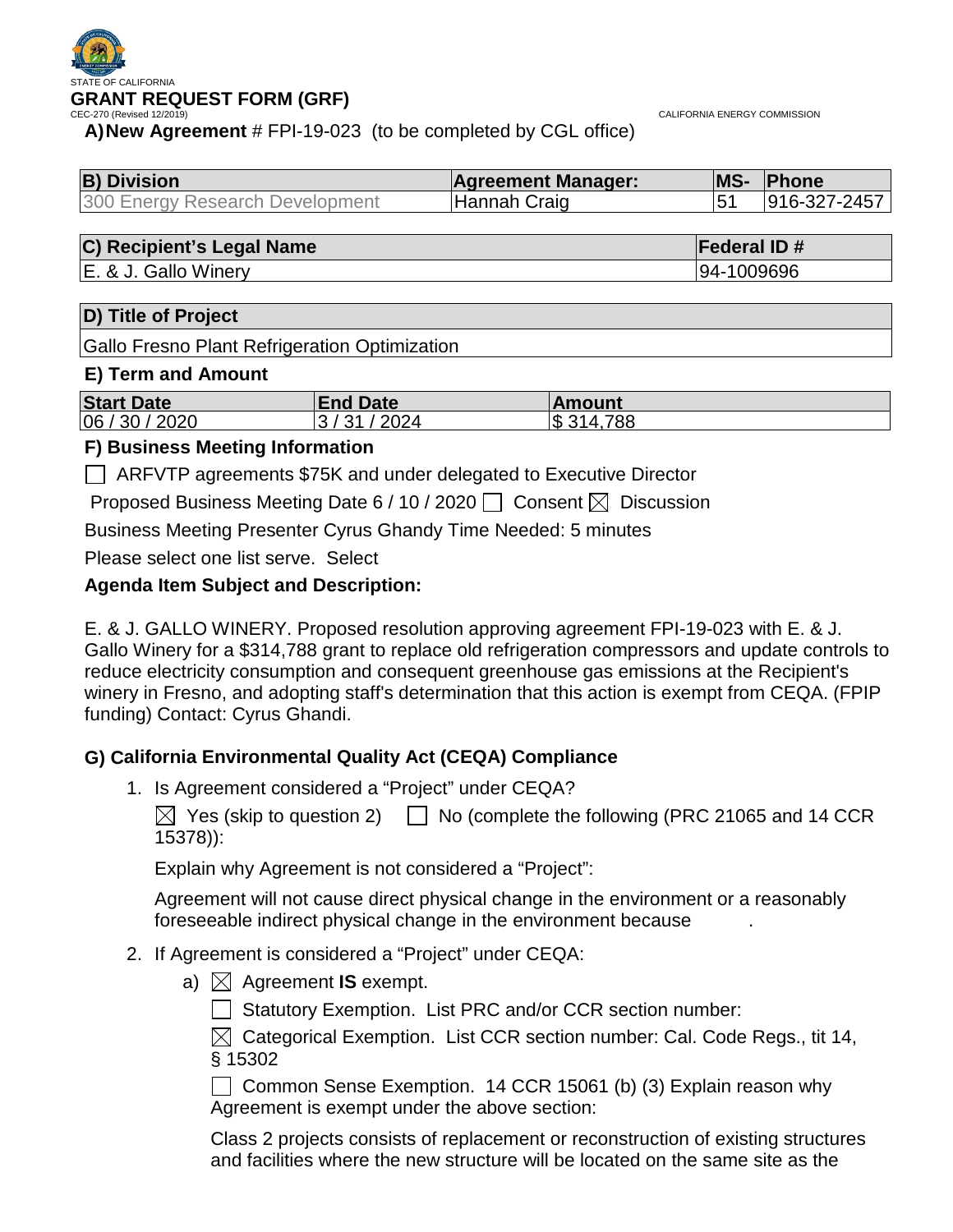

#### CALIFORNIA ENERGY COMMISSION

structure replaced and will have substantially the same purpose and capacity as the structure replaced. This project will replace existing refrigeration compressors and refrigeration controls at an existing winery with more efficient compressors and updated controls designed to use less electricity. The new compressors will be used for the same purpose and have the same purpose as the existing system and would not represent an expansion of use. For these reasons, the project will not have a significant effect on the environment and falls under the categorical exemption listed in 14 C.C.R. 15302.

Agreement **IS NOT** exempt. (consult with the legal office to determine next steps)

Check all that apply

| | Initial Study

 $\Box$  Negative Declaration

**Nitigated Negative Declaration** 

Environmental Impact Report

Statement of Overriding Considerations

**H) List all subcontractors (major and minor) and equipment vendors:** (attach additional sheets as necessary)

| Legal Company Name:               | <b>Budget</b> |  |
|-----------------------------------|---------------|--|
| VCCT, Inc. dba VaCom Technologies | \$12,569      |  |
|                                   | \$0.00        |  |
|                                   | \$0.00        |  |

**I) List all key partners:** (attach additional sheets as necessary)

| <b>Legal Company Name:</b> |  |  |
|----------------------------|--|--|
|                            |  |  |
|                            |  |  |
|                            |  |  |

## **J) Budget Information**

| <b>Funding Source</b> | <b>Funding Year</b><br>Οt<br>Appropriation | <b>Budget List</b><br><b>Number</b> | <b>Amount</b> |
|-----------------------|--------------------------------------------|-------------------------------------|---------------|
| <b>GGRF</b>           | $18 - 19$                                  | 301.002AB                           | \$314,788     |
| <b>Funding Source</b> |                                            |                                     |               |
| <b>Funding Source</b> |                                            |                                     |               |
| <b>Funding Source</b> |                                            |                                     |               |
| <b>Funding Source</b> |                                            |                                     |               |

R&D Program Area: EERO TOTAL: \$314,788

Explanation for "Other" selection

Reimbursement Contract #: Federal Agreement #: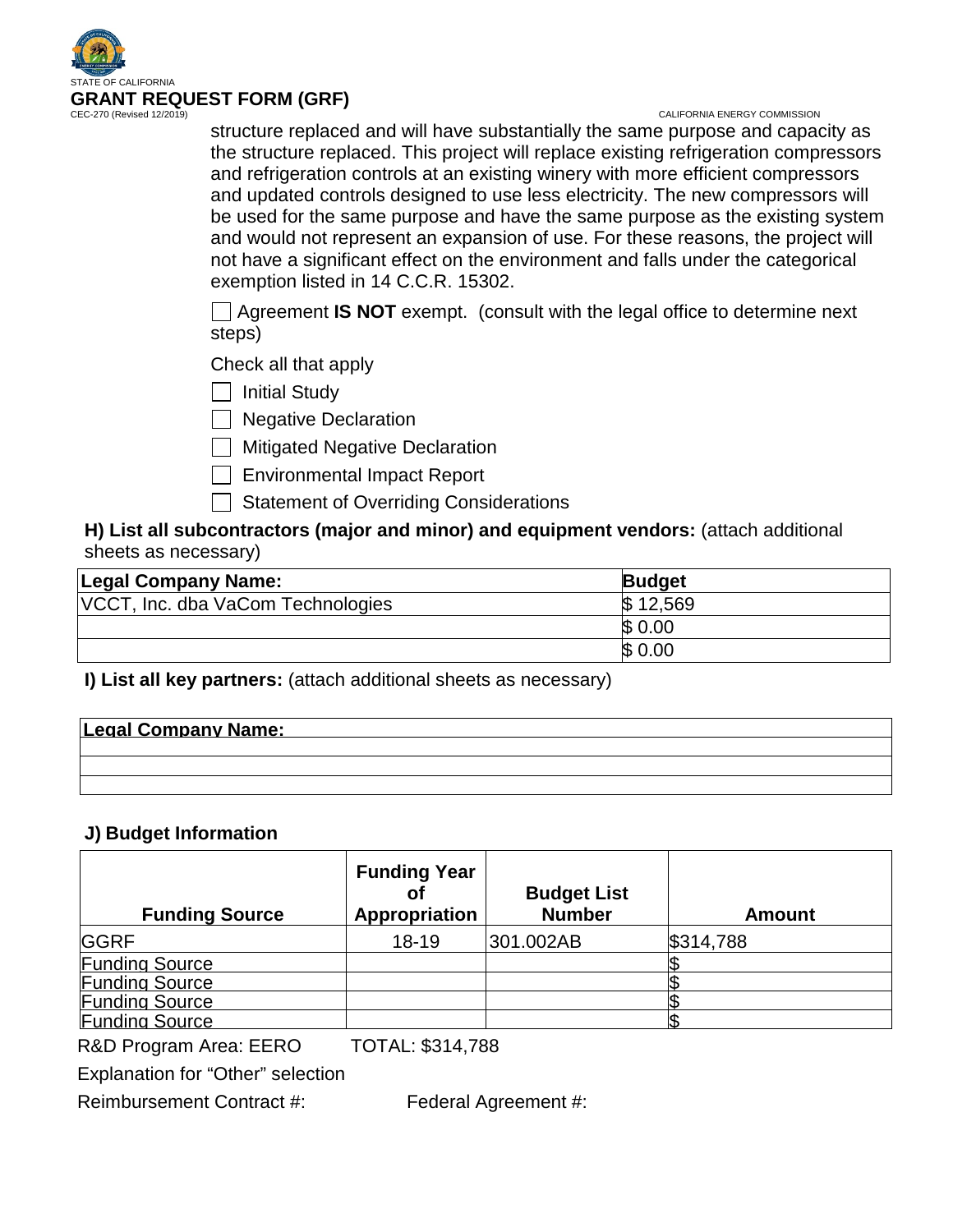

| CALIFORNIA ENERGY COMMISSION |  |
|------------------------------|--|
|------------------------------|--|

| K) Recipient's Contact Information<br>1. Recipient's Administrator/Officer<br>Name: Brock Baker<br>Address: 5610 E Olive Ave<br>City, State, Zip: Fresno, CA 93727-<br>2707<br>Phone: 559-458-2445                                                                                                                                                                                     |             |  | 2. Recipient's Project Manager<br>Name: Brock Baker<br>Address: 5610 E Olive Ave<br>City, State, Zip: Fresno, CA 93727-<br>2707<br>Phone: 559-458-2445 |                                                          |  |
|----------------------------------------------------------------------------------------------------------------------------------------------------------------------------------------------------------------------------------------------------------------------------------------------------------------------------------------------------------------------------------------|-------------|--|--------------------------------------------------------------------------------------------------------------------------------------------------------|----------------------------------------------------------|--|
| E-Mail: brock.baker@ejgallo.com                                                                                                                                                                                                                                                                                                                                                        |             |  |                                                                                                                                                        | E-Mail: brock.baker@ejgallo.com                          |  |
| L) Selection Process Used                                                                                                                                                                                                                                                                                                                                                              |             |  |                                                                                                                                                        |                                                          |  |
| <b>Competitive Solicitation</b><br>Solicitation #: GFO-19-901p2<br>First Come First Served Solicitation Solicitation #:<br>M) The following items should be attached to this GRF<br>Exhibit A, Scope of Work<br>1.<br>Exhibit B, Budget Detail<br>2.<br>CEC 105, Questionnaire for Identifying Conflicts<br>3.<br><b>Recipient Resolution</b><br>4.<br><b>CEQA Documentation</b><br>5. |             |  | N/A<br>N/A                                                                                                                                             | Attached<br>Attached<br>Attached<br>Attached<br>Attached |  |
| <b>Agreement Manager</b>                                                                                                                                                                                                                                                                                                                                                               | <b>Date</b> |  |                                                                                                                                                        |                                                          |  |
| <b>Office Manager</b>                                                                                                                                                                                                                                                                                                                                                                  | <b>Date</b> |  |                                                                                                                                                        |                                                          |  |
| <b>Deputy Director</b>                                                                                                                                                                                                                                                                                                                                                                 | <b>Date</b> |  |                                                                                                                                                        |                                                          |  |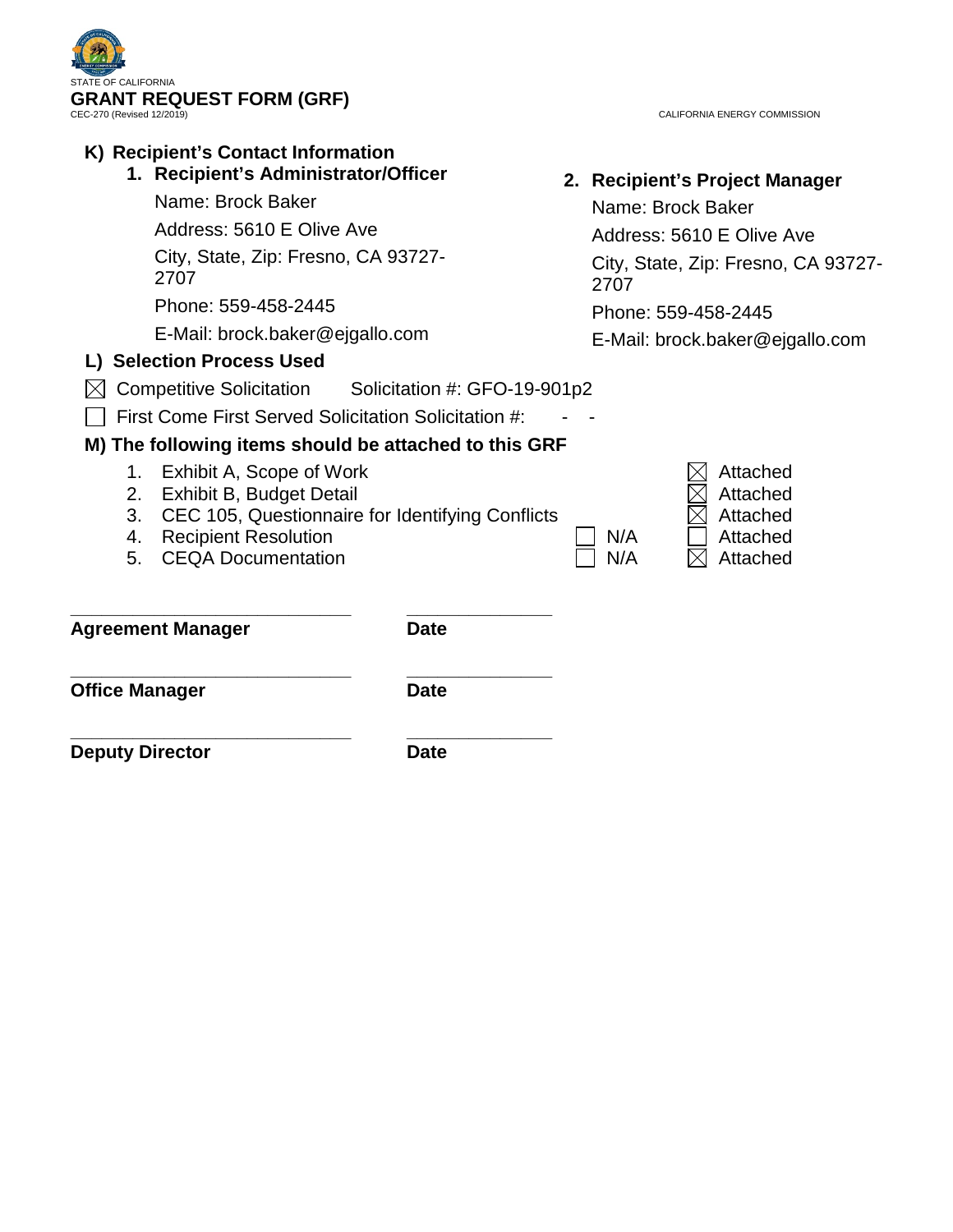## **I. TASK ACRONYM/TERM LISTS**

#### **A. Task List**

| Task # | $\mathsf{CPR}^1$ | <b>Task Name</b>                           |
|--------|------------------|--------------------------------------------|
|        |                  | <b>General Project Tasks</b>               |
|        |                  | Site Preparation and Equipment Procurement |
|        |                  | <b>Equipment Installation</b>              |
|        |                  | Measurement and Verification               |
|        |                  | Technology/Knowledge Transfer Activities   |

### **B. Acronym/Term List**

| Acronym/Term | <b>Meaning</b>                      |
|--------------|-------------------------------------|
| CAM          | <b>Commission Agreement Manager</b> |
| CAO          | <b>Commission Agreement Officer</b> |
| CFR          | <b>Critical Project Review</b>      |
| M&V          | Measurement and Verification        |
| Recipient    | E. & J. Gallo Winery                |

#### **II. PURPOSE OF AGREEMENT, PROBLEM/SOLUTION STATEMENT, AND GOALS AND OBJECTIVES**

## **A. Purpose of Agreement**

The purpose of this Agreement is to replace refrigeration compressors and update controls at the Recipient's winery that will reduce annual electricity consumption and consequent greenhouse gas emissions. Electricity consumption will be measured before and after project installation to verify benefits.

#### **B. Problem/ Solution Statement**

#### **Problem**

Many industrial facilities utilize old capacity control technology leading to less efficient refrigeration system operation. There are available replacement technologies in the market that would provide immediate improvement to system performance. However, new screw compressor packages are typically not purchased for replacing existing equipment, as the existing compressors can be repaired but with no improvement in energy efficiency. Businesses cannot justify the large upfront costs of compressor equipment upgrades without sufficient demonstration and verification of benefits.

 $\overline{a}$ 

<span id="page-3-0"></span><sup>1</sup> Please see subtask 1.3 in Part III of the Scope of Work (General Project Tasks) for a description of Critical Project Review (CPR) Meetings.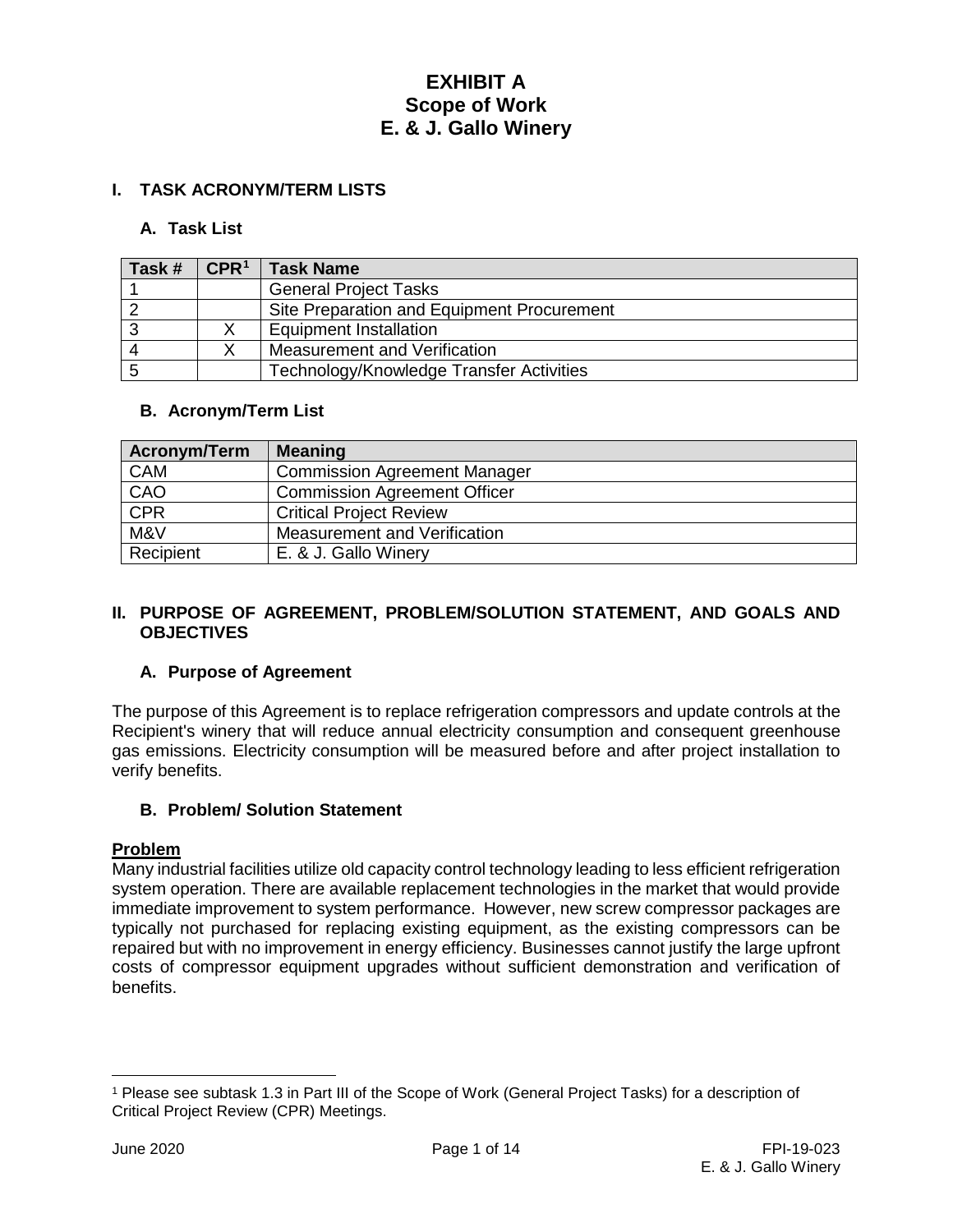## **Solution**

The Recipient will procure, install, and demonstrate an energy-efficient refrigeration system, including new refrigeration screw compressors with improved controls. The electricity and fuel cost savings will be measured. The verification of fuel and maintenance cost reductions of these new systems will demonstrate the benefits of energy efficiency to facilities using similar equipment.

## **C. Goals and Objectives of the Agreement**

## **Agreement Goals**

The goal of this Agreement is to reduce electricity consumption and GHG emissions at the Recipient's winery and promote more efficient technologies in relevant industries.

## **Agreement Objectives**

The objectives of this Agreement are to:

- Install commercially available, drop-in ready refrigeration equipment at the Recipient's winery.
- Reduce annual refrigeration system energy consumption by at least 300,000 kWh.
- Measure electricity consumption before and after project installation to verify project benefits.
- Share lessons learned and benefits with California food and beverage facilities and other **industries**

## **III. TASK 1 GENERAL PROJECT TASKS**

## **PRODUCTS**

## **Subtask 1.1 Products**

The goal of this subtask is to establish the requirements for submitting project products (e.g., reports, summaries, plans, and presentation materials). Unless otherwise specified by the Commission Agreement Manager (CAM), the Recipient must deliver products as required below by the dates listed in the **Project Schedule (Part V).** Products that require a draft version are indicated by marking **"(draft and final)"** after the product name in the "Products" section of the task/subtask. If "(draft and final)" does not appear after the product name, only a final version of the product is required. With respect to due dates within this Scope of Work, **"days"** means working days.

#### **The Recipient shall:**

For products that require a draft version, including the Final Report Outline and Final Report

Submit all draft products to the CAM for review and comment in accordance with the Project Schedule (Part V). The CAM will provide written comments to the Recipient on the draft product within 15 days of receipt, unless otherwise specified in the task/subtask for which the product is required.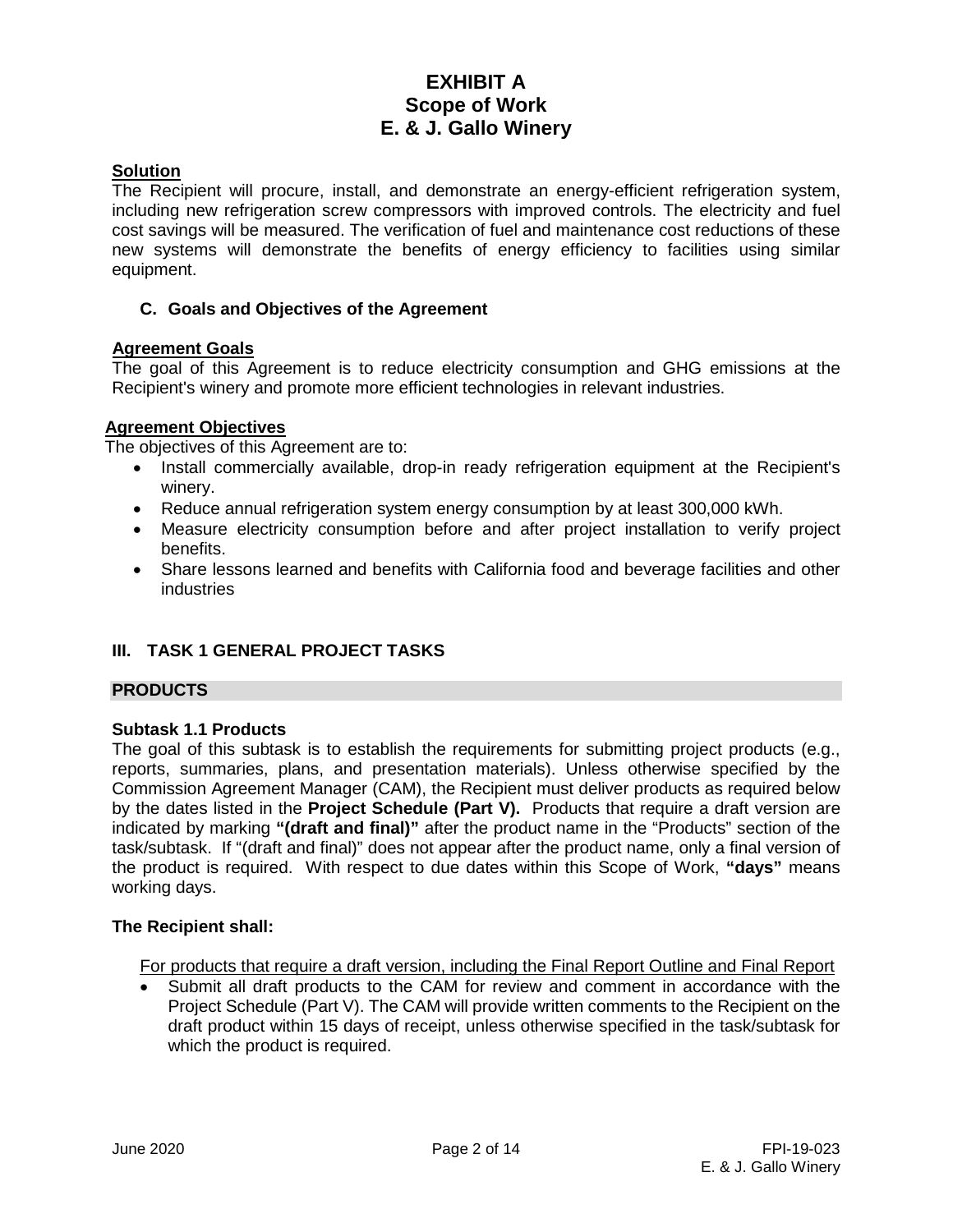- Consider incorporating all CAM comments into the final product. If the Recipient disagrees with any comment, provide a written response explaining why the comment was not incorporated into the final product.
- Submit the revised product and responses to comments within 10 days of notice by the CAM, unless the CAM specifies a longer time period, or approves a request for additional time.

For products that require a final version only

Submit the product to the CAM for acceptance. The CAM may request minor revisions or explanations prior to acceptance.

### For all products

• Submit all data and documents required as products in accordance with the following:

### Instructions for Submitting Electronic Files and Developing Software:

### o **Electronic File Format**

 Submit all data and documents required as products under this Agreement in an electronic file format that is fully editable and compatible with the Energy Commission's software and Microsoft (MS)-operating computing platforms, or with any other format approved by the CAM. Deliver an electronic copy of the full text of any Agreement data and documents in a format specified by the CAM, such as memory stick or CD-ROM.

The following describes the accepted formats for electronic data and documents provided to the Energy Commission as products under this Agreement, and establishes the software versions that will be required to review and approve all software products:

- Data sets will be in MS Access or MS Excel file format (version 2007 or later), or any other format approved by the CAM.
- Text documents will be in MS Word file format, version 2007 or later.
- Documents intended for public distribution will be in PDF file format.
- **The Recipient must also provide the native Microsoft file format.**
- Project management documents will be in Microsoft Project file format, version 2007 or later.

#### o **Software Application Development**

Use the following standard Application Architecture components in compatible versions for any software application development required by this Agreement (e.g., databases, models, modeling tools), unless the CAM approves other software applications such as open source programs:

- Microsoft ASP.NET framework (version 3.5 and up). Recommend 4.0.
- Microsoft Internet Information Services (IIS), (version 6 and up) Recommend 7.5.
- Visual Studio.NET (version 2008 and up). Recommend 2010.
- C# Programming Language with Presentation (UI), Business Object and Data Layers.
- **SQL (Structured Query Language).**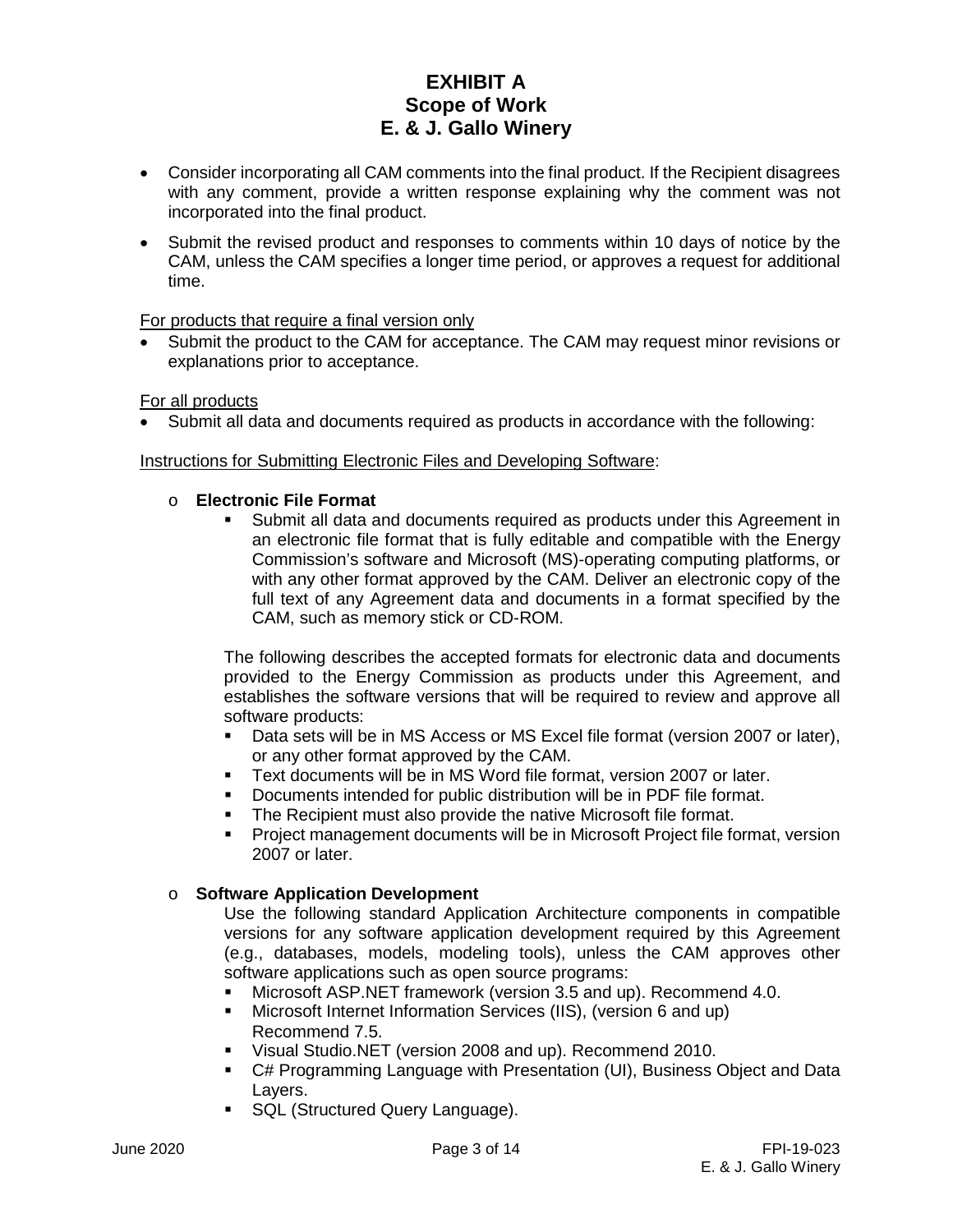- Microsoft SQL Server 2008, Stored Procedures. Recommend 2008 R2.
- **Microsoft SQL Reporting Services. Recommend 2008 R2.**
- XML (external interfaces).

Any exceptions to the Electronic File Format requirements above must be approved in writing by the CAM. The CAM will consult with the Energy Commission's Information Technology Services Branch to determine whether the exceptions are allowable.

### *MEETINGS*

#### **Subtask 1.2 Kick-off Meeting**

The goal of this subtask is to establish the lines of communication and procedures for implementing this Agreement.

#### **The Recipient shall:**

• Attend a "Kick-off" meeting with the CAM, the Commission Agreement Officer (CAO), and any other Energy Commission staff relevant to the Agreement. The Recipient will bring its Project Manager and any other individuals designated by the CAM to this meeting. The administrative and technical aspects of the Agreement will be discussed at the meeting. Prior to the meeting, the CAM will provide an agenda to all potential meeting participants. The meeting may take place in person or by electronic conferencing (e.g., WebEx), with approval of the CAM.

The administrative portion of the meeting will include discussion of the following:

- o Terms and conditions of the Agreement;
- o Administrative products (subtask 1.1);
- o CPR meetings (subtask 1.3);
- o Match fund documentation (subtask 1.6);
- o Permit documentation (subtask 1.7);
- o Subcontracts (subtask 1.8); and
- o Any other relevant topics.

The technical portion of the meeting will include discussion of the following:

- o The CAM's expectations for accomplishing tasks described in the Scope of Work;
- o An updated Project Schedule;
- o Technical products (subtask 1.1);
- o Progress reports and invoices (subtask 1.5);
- o Final Report (subtask 1.6); and
- o Any other relevant topics.
- Provide an *Updated Project Schedule, List of Match Funds,* and *List of Permits*, as needed to reflect any changes in the documents.

#### **The CAM shall:**

- Designate the date and location of the meeting.
- Send the Recipient a *Kick-off Meeting Agenda*.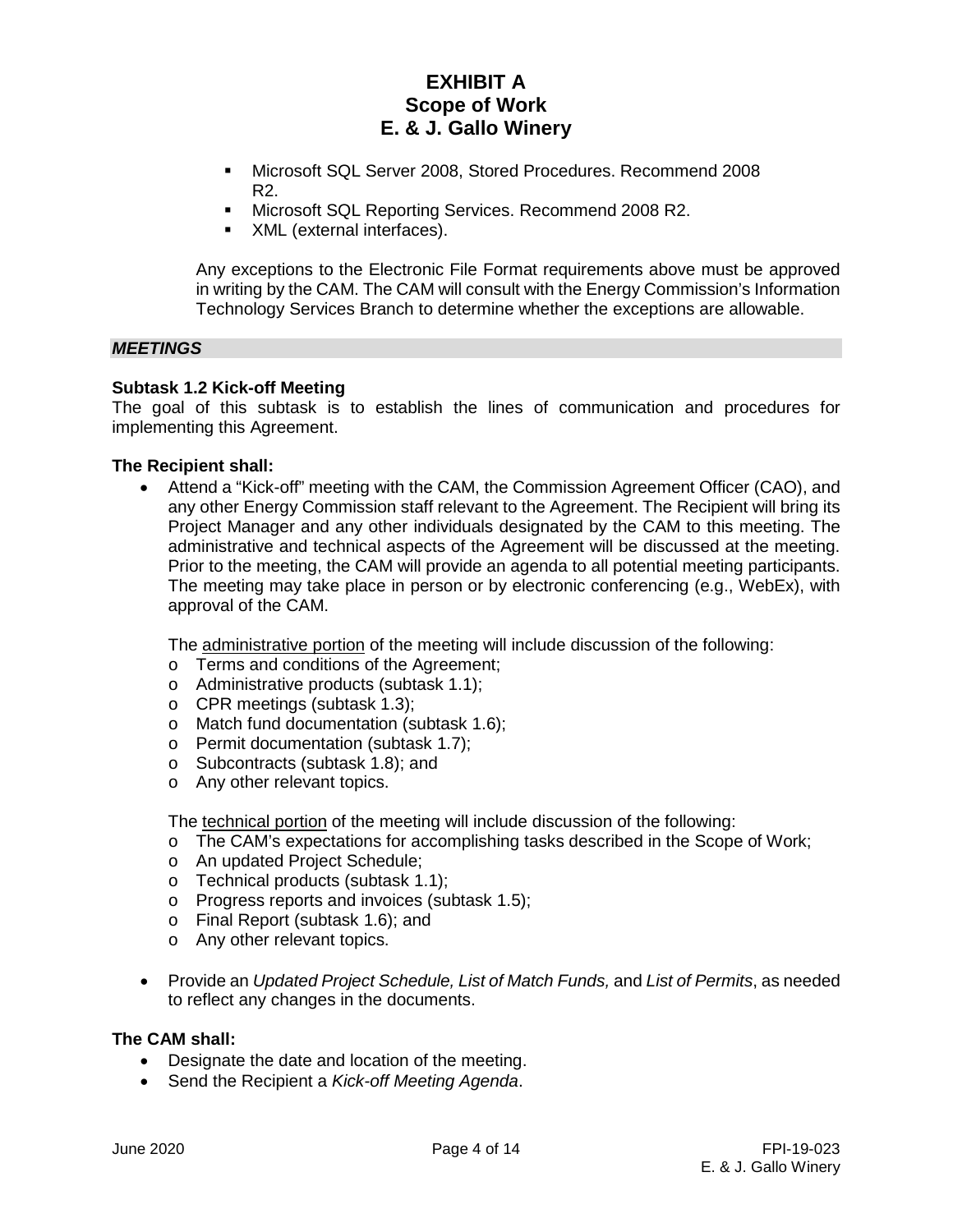### **Recipient Products:**

- Updated Project Schedule *(if applicable)*
- Updated List of Match Funds *(if applicable)*
- Updated List of Permits *(if applicable)*

### **CAM Product:**

• Kick-off Meeting Agenda

### **Subtask 1.3 Critical Project Review (CPR) Meetings**

The goal of this subtask is to determine if the project should continue to receive Energy Commission funding, and if so whether any modifications must be made to the tasks, products, schedule, or budget. CPR meetings provide the opportunity for frank discussions between the Energy Commission and the Recipient. As determined by the CAM, discussions may include project status, challenges, successes, final report preparation, and progress on technical transfer and production readiness activities (if applicable). Participants will include the CAM and the Recipient, and may include the CAO and any other individuals selected by the CAM to provide support to the Energy Commission.

CPR meetings generally take place at key, predetermined points in the Agreement, as determined by the CAM and as shown in the Task List on page 1 of this Exhibit. However, the CAM may schedule additional CPR meetings as necessary. The budget will be reallocated to cover the additional costs borne by the Recipient, but the overall Agreement amount will not increase. CPR meetings generally take place at the Energy Commission, but they may take place at another location, or may be conducted via electronic conferencing (e.g., WebEx) as determined by the CAM.

#### **The Recipient shall:**

- Prepare a *CPR Report* for each CPR meeting that: (1) discusses the progress of the Agreement toward achieving its goals and objectives; and (2) includes recommendations and conclusions regarding continued work on the project.
- Submit the CPR Report along with any other *Task Products* that correspond to the technical task for which the CPR meeting is required (i.e., if a CPR meeting is required for Task 2, submit the Task 2 products along with the CPR Report).
- Attend the CPR meeting.
- Present the CPR Report and any other required information at each CPR meeting.

#### **The CAM shall:**

- Determine the location, date, and time of each CPR meeting with the Recipient's input.
- Send the Recipient a *CPR Agenda* and a *List of Expected CPR Participants* in advance of the CPR meeting. If applicable, the agenda will include a discussion of match funding and permits.
- Conduct and make a record of each CPR meeting. Provide the Recipient with a *Schedule for Providing a Progress Determination* on continuation of the project.
- Determine whether to continue the project, and if so whether modifications are needed to the tasks, schedule, products, or budget for the remainder of the Agreement. If the CAM concludes that satisfactory progress is not being made, this conclusion will be referred to the Deputy Director of the Energy Research and Development Division.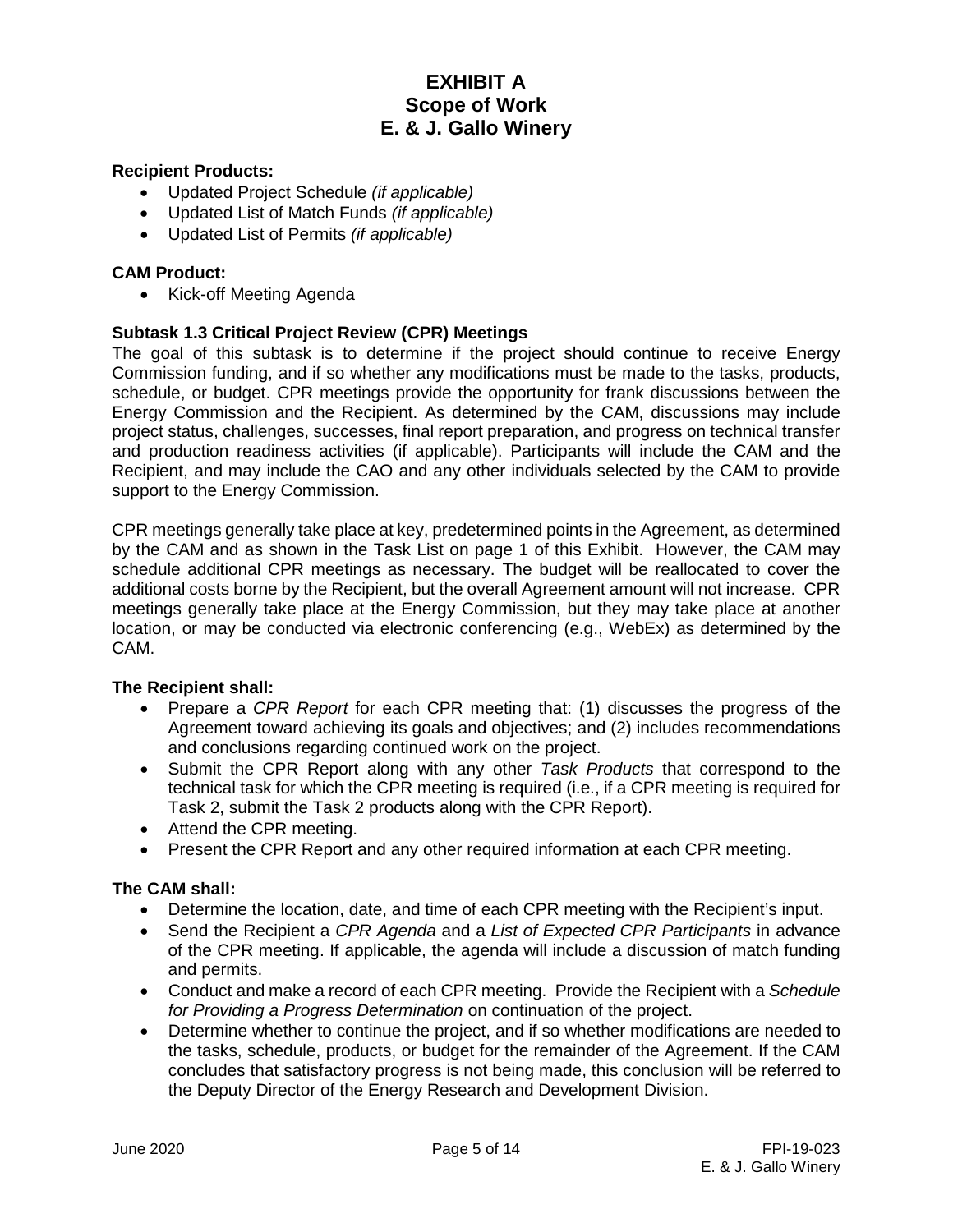• Provide the Recipient with a *Progress Determination* on continuation of the project, in accordance with the schedule. The Progress Determination may include a requirement that the Recipient revise one or more products.

## **Recipient Products:**

- CPR Report(s)
- Task Products (draft and/or final as specified in the task)

## **CAM Products:**

- CPR Agenda
- List of Expected CPR Participants
- Schedule for Providing a Progress Determination
- Progress Determination

### **Subtask 1.4 Final Meeting**

The goal of this subtask is to complete the closeout of this Agreement.

### **The Recipient shall:**

• Meet with Energy Commission staff to present project findings, conclusions, and recommendations. The final meeting must be completed during the closeout of this Agreement. This meeting will be attended by the Recipient and CAM, at a minimum. The (meeting may occur in person or by electronic conferencing (e.g., WebEx), with approval of the CAM.

The technical and administrative aspects of Agreement closeout will be discussed at the meeting, which may be divided into two separate meetings at the CAM's discretion.

- $\circ$  The technical portion of the meeting will involve the presentation of findings, conclusions, and recommended next steps (if any) for the Agreement. The CAM will determine the appropriate meeting participants.
- $\circ$  The administrative portion of the meeting will involve a discussion with the CAM and the CAO of the following Agreement closeout items:
	- Disposition of any state-owned equipment.
	- Need to file a Uniform Commercial Code Financing Statement (Form UCC-1) regarding the Energy Commission's interest in patented technology.
	- The Energy Commission's request for specific "generated" data (not already provided in Agreement products).
	- Need to document the Recipient's disclosure of "subject inventions" developed under the Agreement.
	- "Surviving" Agreement provisions such as repayment provisions and confidential products.
	- Final invoicing and release of retention.
- Prepare a *Final Meeting Agreement Summary* that documents any agreement made between the Recipient and Commission staff during the meeting.
- Prepare a *Schedule for Completing Agreement Closeout Activities*.
- Provide *All Draft and Final Written Products* on a CD-ROM or USB memory stick, organized by the tasks in the Agreement.

#### **Products:**

• Final Meeting Agreement Summary *(if applicable)*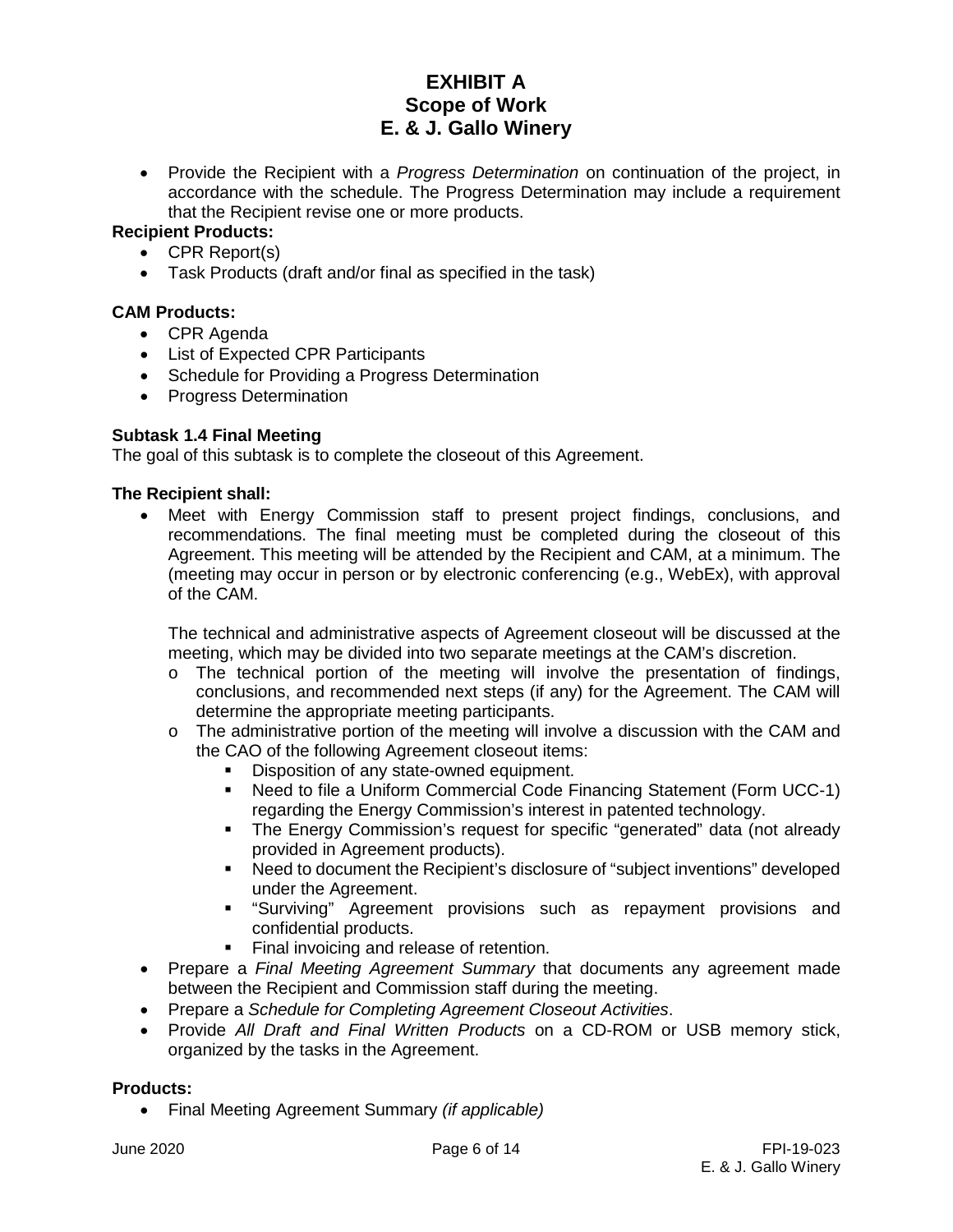- Schedule for Completing Agreement Closeout Activities
- All Draft and Final Written Products

## *REPORTS AND INVOICES*

### **Subtask 1.5 Progress Reports and Invoices**

The goals of this subtask are to: (1) periodically verify that satisfactory and continued progress is made towards achieving the project objectives of this Agreement; and (2) ensure that invoices contain all required information and are submitted in the appropriate format.

### **The Recipient shall:**

- Submit a quarterly *Progress Report* to the CAM. Each progress report must:
	- o Summarize progress made on all Agreement activities as specified in the scope of work for the preceding month, including accomplishments, problems, milestones, products, schedule, fiscal status, and an assessment of the ability to complete the Agreement within the current budget and any anticipated cost overruns. See the Progress Report Format Attachment for the recommended specifications.
- Submit a quarterly *Invoice* that follows the instructions in the "Payment of Funds" section of the terms and conditions, including a financial report on Match Fund and in-state expenditures.

### **Products:**

- Progress Reports
- Invoices

## **Subtask 1.6 Final Report**

The goal of this subtask is to prepare a comprehensive Final Report that describes the original purpose, approach, results, and conclusions of the work performed under this Agreement. The CAM will review the Final Report according to the Project Schedule. When creating the Final Report, the Recipient must use the Style Manual provided by the CAM.

#### **The Recipient shall:**

- 1) Prepare a *Final Report* for this Agreement in accordance with the Style Manual, and Final Report Template provided by the CAM with the following considerations:
	- Ensure that the report includes the following items, in the following order:
		- Cover page (**required**)
		- Credits page on the reverse side of cover with legal disclaimer (**required**)
		- Acknowledgements page (optional)
		- Table of Contents (**required**, followed by List of Figures and List of Tables, if needed)
		- Executive summary (**required)** following the Executive Summary **Template**
		- Include a summary table that includes the following information, but is not limited to (**required)**:
			- o Recipient name;
			- o Project description;
			- o Project location(s);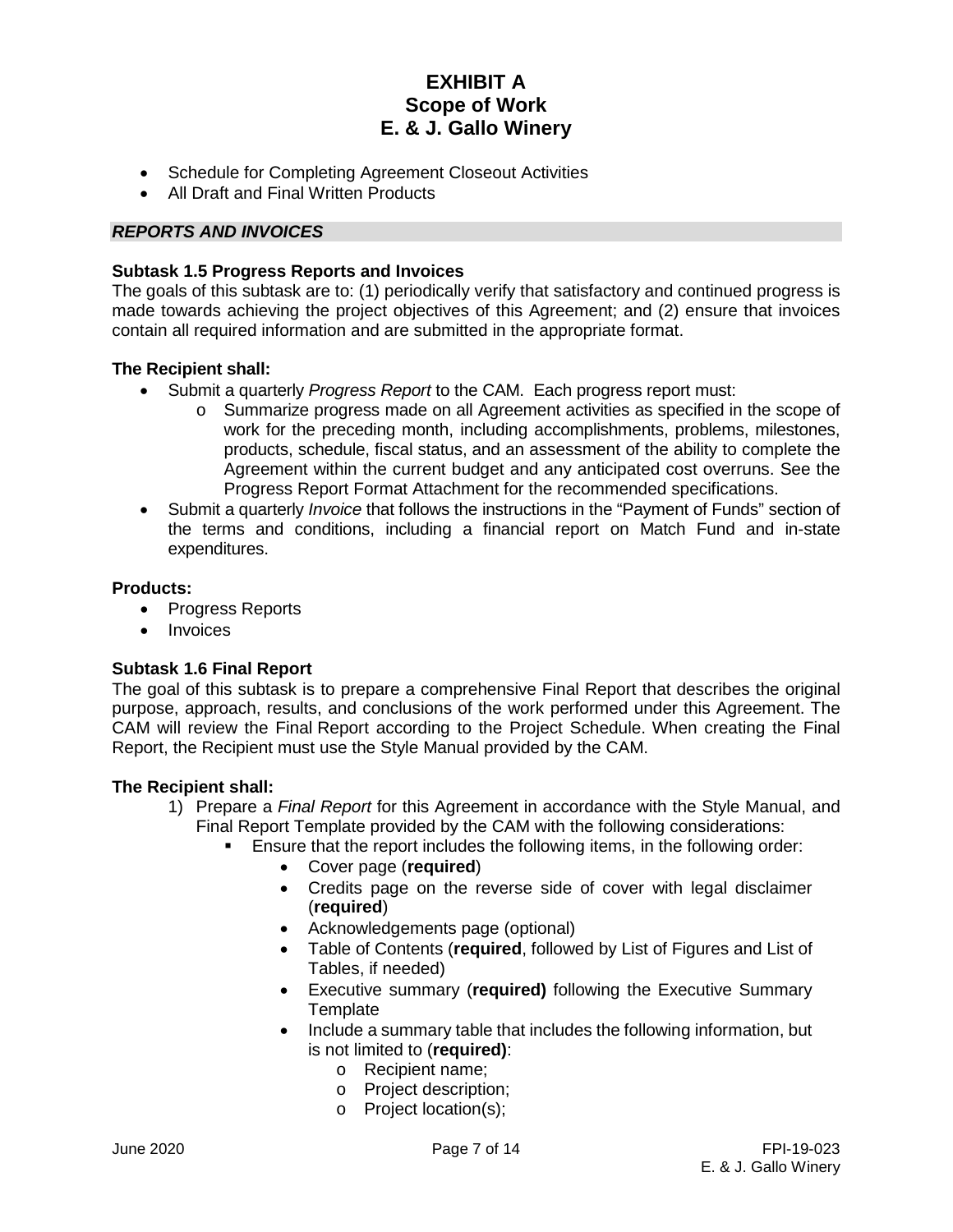- o Census tract;
- o Dates: project selected and completed;
- o GGRF dollars allocated;
- o Leveraged and/or match funds;
- o Estimated/actual total project GHG emission reductions;
- o Estimated/actual energy saved (kWh, therms, or other fuels) for energy efficiency projects;
- o Estimated/actual energy generated (kWh or therm equivalents) for renewable energy projects;
- o Other benefits or results;
- o Other market sectors that can benefit from the project o Benefits to priority populations.
- Appendices Include a copy of the M&V report for each demonstration site funded by the Energy Commission grant). (**required)**
- Follow the Style Guide format requirements for headings, figures/tables, citations, and acronyms/abbreviations.
- **Ensure that the document omits subjective comments and opinions.** However, recommendations in the conclusion of the report are allowed.
- Submit a draft of the report to the CAM for review and comment according to the project schedule. The CAM will provide written comments to the Recipient on the draft product within 15 days of receipt
- Consider incorporating all CAM comments into the Final Report. If the Recipient disagrees with any comment, provide a written response explaining why the comment was not incorporated into the final product
- Submit the revised Final Report and responses to comments within 10 days of notice by the CAM, unless the CAM specifies a longer time period or approves a request for additional time.
- Submit one bound copy of the *Final Report* to the CAM along with *Written Responses to Comments on the Draft Final Report*.

## **Products**:

- Final Report (draft and final)
- Written Responses to Comments on the Draft Final Report

#### **CAM Product:**

• Written Comments on the Draft Final Report

#### *MATCH FUNDS, PERMITS, AND SUBCONTRACTS*

#### **Subtask 1.7 Match Funds**

The goal of this subtask is to ensure that the Recipient obtains any match funds planned for this Agreement and applies them to the Agreement during the Agreement term.

While the costs to obtain and document match funds are not reimbursable under this Agreement, the Recipient may spend match funds for this task. The Recipient may only spend match funds during the Agreement term, either concurrently or prior to the use of Energy Commission funds.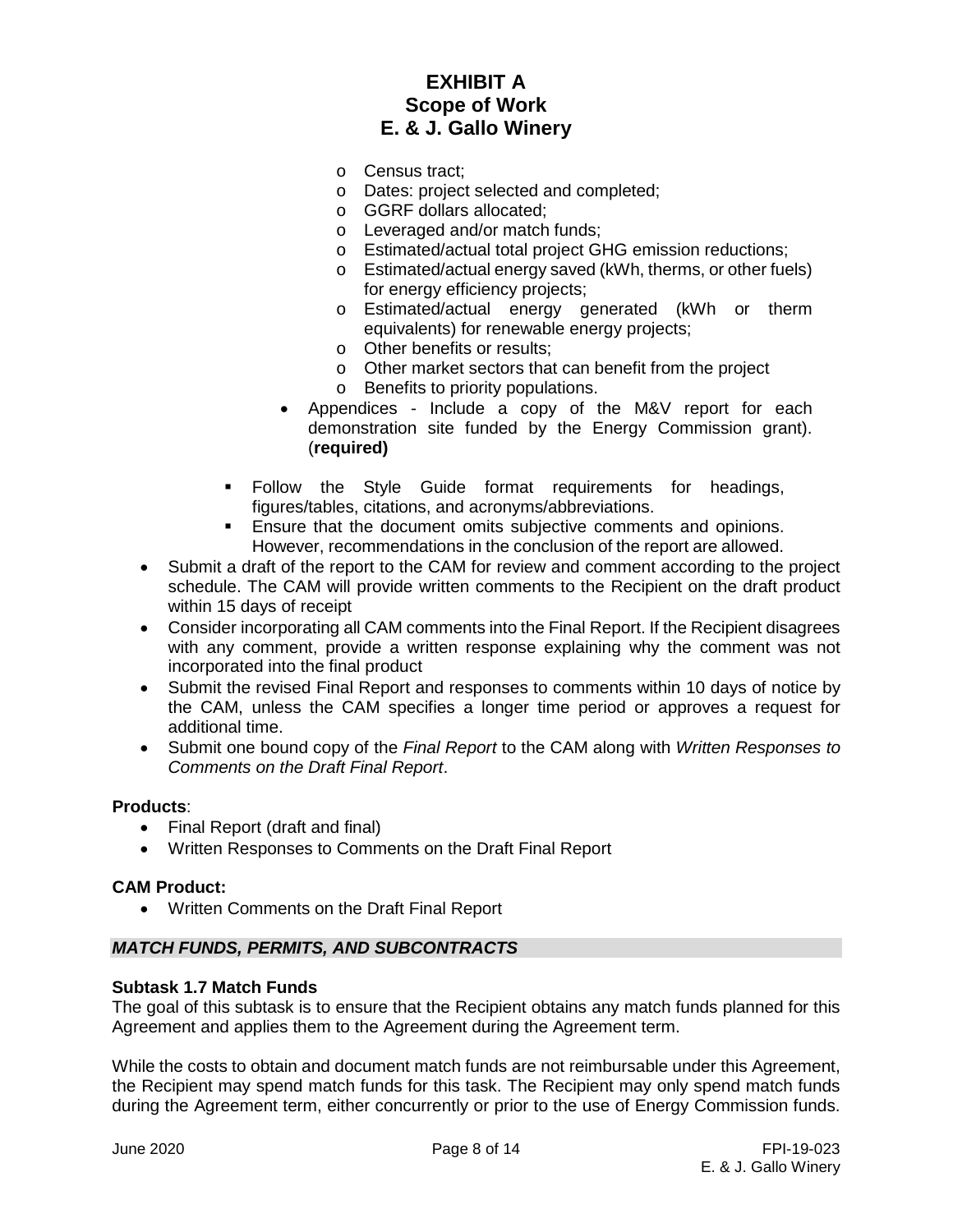Match funds must be identified in writing, and the Recipient must obtain any associated commitments before incurring any costs for which the Recipient will request reimbursement.

#### **The Recipient shall:**

• Prepare a *Match Funds Status Letter* that documents the match funds committed to this Agreement. If no match funds were part of the proposal that led to the Energy Commission awarding this Agreement and none have been identified at the time this Agreement starts, then state this in the letter.

If match funds were a part of the proposal that led to the Energy Commission awarding this Agreement, then provide in the letter:

- o A list of the match funds that identifies:
	- The amount of cash match funds, their source(s) (including a contact name, address, and telephone number), and the task(s) to which the match funds will be applied.
	- The amount of each in-kind contribution, a description of the contribution type (e.g., property, services), the documented market or book value, the source (including a contact name, address, and telephone number), and the task(s) to which the match funds will be applied. If the in-kind contribution is equipment or other tangible or real property, the Recipient must identify its owner and provide a contact name, address, telephone number, and the address where the property is located.
	- **If different from the solicitation application, provide a letter of commitment from** an authorized representative of each source of match funding that the funds or contributions have been secured.
- At the Kick-off meeting, discuss match funds and the impact on the project if they are significantly reduced or not obtained as committed. If applicable, match funds will be included as a line item in the progress reports and will be a topic at CPR meetings.
- Provide a *Supplemental Match Funds Notification Letter* to the CAM of receipt of additional match funds.
- Provide a *Match Funds Reduction Notification Letter* to the CAM if existing match funds are reduced during the course of the Agreement. Reduction of match funds may trigger a CPR meeting.

#### **Products:**

- Match Funds Status Letter
- Supplemental Match Funds Notification Letter *(if applicable)*
- Match Funds Reduction Notification Letter *(if applicable)*

#### **Subtask 1.8 Permits**

The goal of this subtask is to obtain all permits required for work completed under this Agreement in advance of the date they are needed to keep the Agreement schedule on track. Permit costs and the expenses associated with obtaining permits are not reimbursable under this Agreement, with the exception of costs incurred by University of California recipients. Permits must be identified and obtained before the Recipient may incur any costs related to the use of the permit(s) for which the Recipient will request reimbursement.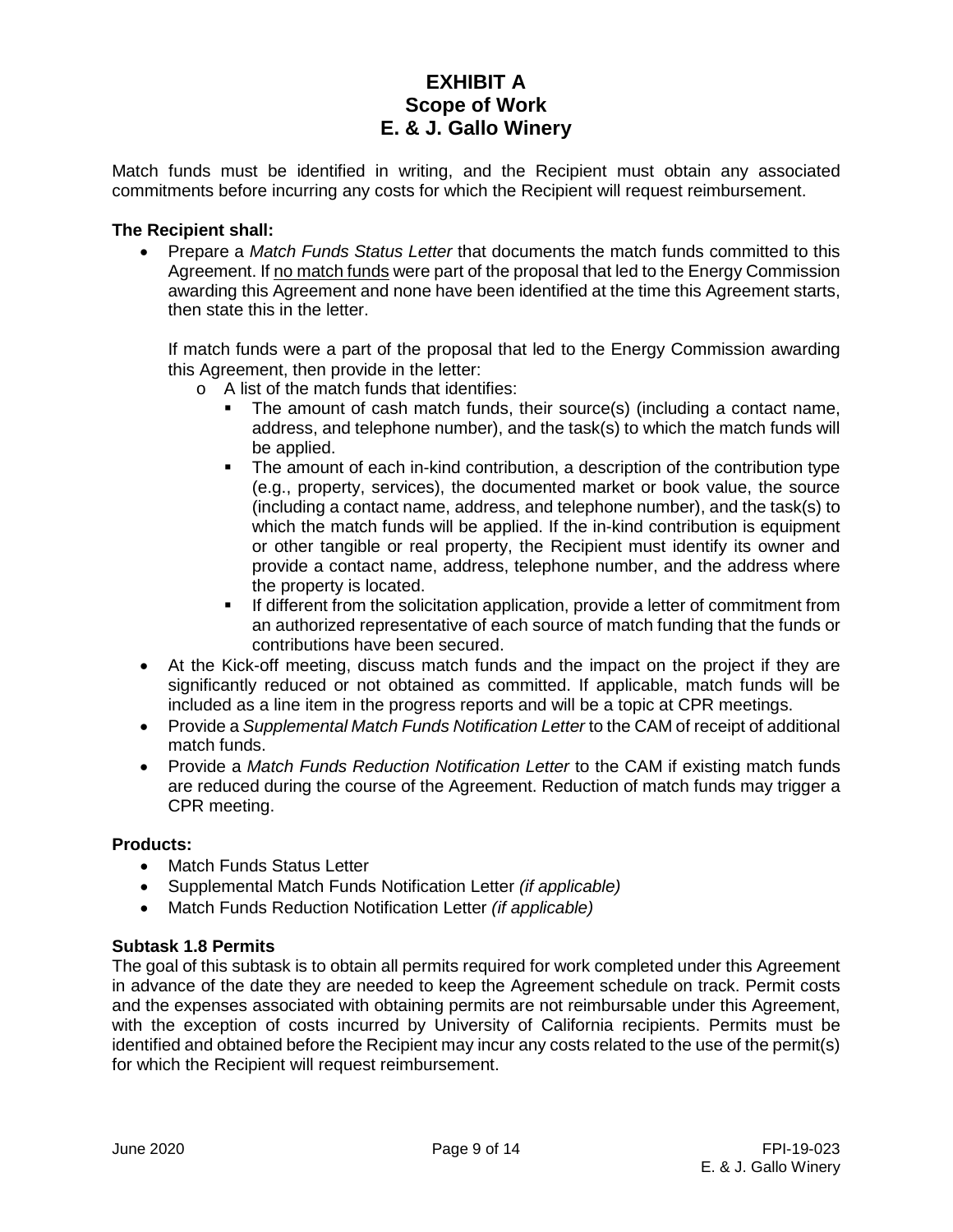### **The Recipient shall:**

- Prepare a *Permit Status Letter* that documents the permits required to conduct this Agreement. If no permits are required at the start of this Agreement, then state this in the letter. If permits will be required during the course of the Agreement, provide in the letter:
	- $\circ$  A list of the permits that identifies: (1) the type of permit; and (2) the name, address, and telephone number of the permitting jurisdictions or lead agencies.
	- $\circ$  The schedule the Recipient will follow in applying for and obtaining the permits.

The list of permits and the schedule for obtaining them will be discussed at the Kick-off meeting (subtask 1.2), and a timetable for submitting the updated list, schedule, and copies of the permits will be developed. The impact on the project if the permits are not obtained in a timely fashion or are denied will also be discussed. If applicable, permits will be included as a line item in progress reports and will be a topic at CPR meetings.

- If during the course of the Agreement additional permits become necessary, then provide the CAM with an *Updated List of Permits* (including the appropriate information on each permit) and an *Updated Schedule for Acquiring Permits*.
- Send the CAM a *Copy of Each Approved Permit*.
- If during the course of the Agreement permits are not obtained on time or are denied, notify the CAM within 5 days. Either of these events may trigger a CPR meeting.

#### **Products:**

- Permit Status Letter
- Updated List of Permits *(if applicable)*
- Updated Schedule for Acquiring Permits *(if applicable)*
- Copy of Each Approved Permit *(if applicable)*

## **Subtask 1.9 Subcontracts**

The goals of this subtask are to: (1) procure subcontracts required to carry out the tasks under this Agreement; and (2) ensure that the subcontracts are consistent with the terms and conditions of this Agreement.

#### **The Recipient shall:**

- Manage and coordinate subcontractor activities in accordance with the requirements of this Agreement.
- Incorporate this Agreement by reference into each subcontract.
- Include any required Energy Commission flow-down provisions in each subcontract, in addition to a statement that the terms of this Agreement will prevail if they conflict with the subcontract terms.
- If required by the CAM, submit a draft of each *Subcontract* required to conduct the work under this Agreement.
- Submit a final copy of the executed subcontract.
- Notify and receive written approval from the CAM prior to adding any new subcontractors (see the discussion of subcontractor additions in the terms and conditions).

#### **Products:**

• Subcontracts *(draft if required by the CAM)*

**IV. TECHNICAL TASKS**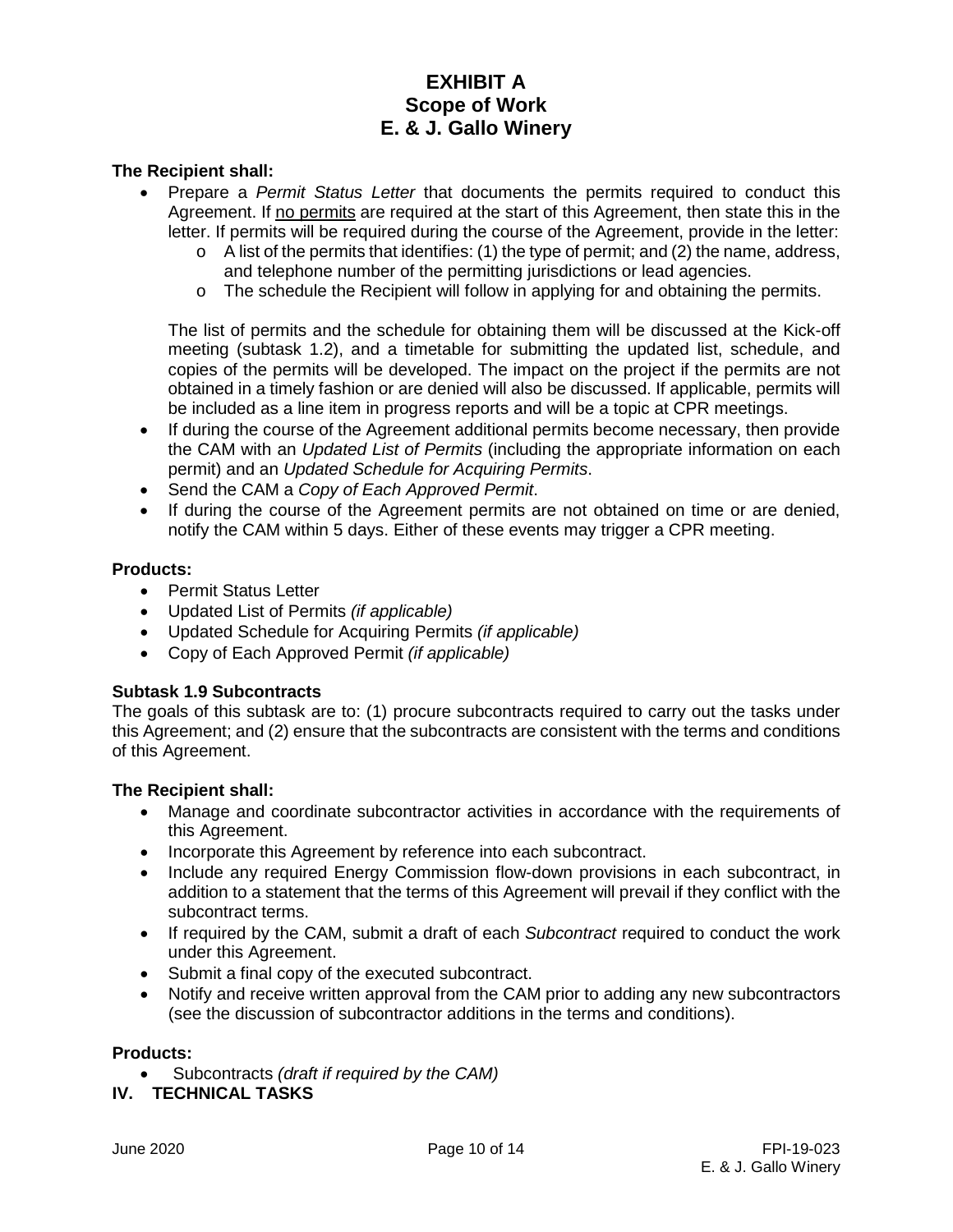## **TASK 2 SITE PREPARATION AND EQUIPMENT PROCUREMENT**

The goal of this task is to procure the necessary equipment and materials for this project and prepare the site for equipment installation. The equipment to be procured includes refrigeration machinery and refrigeration system control panels.

### **The Recipient shall:**

- Prepare mechanical, electrical, and structural engineering drawings and submit to Fresno County for plan check.
- Develop request for proposal materials based on the engineering drawings to get installation bids from refrigeration and electrical contractors.
- Update drawings based on plan check comments and pull authority to construct permits related to mechanical, structural, and electrical installation.
- Enter contract at least 12 weeks before the scheduled installation time with contractor providing the equipment to account for the screw compressor lead time.
- Secure all permits necessary to conduct site preparation and equipment installation.
- Provide a *Site Preparation and Equipment Procurement Memo* that shall include, but not be limited to:
	- Summary of the steps to prepare the site;
	- Copy of the performance specifications for each equipment purchased by the grant.
	- Summary of the bids received and from whom;
	- Copies of all required permits needed for installation;
	- Copies of the final procurement documents and purchase orders; and
	- Status of the planned installation including preliminary schedule for equipment delivery and installation.

## **Products:**

• Site Preparation and Equipment Procurement Memo

## **TASK 3 EQUIPMENT INSTALLATION**

The goal of this task is to install and commission the equipment for this project.

Startup and commissioning requirements will include vibration testing, verifying communications between the compressor controller and the main refrigeration system Programmable Logic Controller, and observations to ensure that the slide valve remains at 100% and capacity is controlled through varying compressor motor speed.

## **The Recipient shall:**

- Pump down the refrigeration systems and safely isolate the existing compressors.
- Disconnect electrical connections and cut refrigeration piping connections in order to remove existing compressors.
- Demolish existing concrete housekeeping pad for compressors.
- Pour new concrete housekeeping pad per compressor manufacturer requirements.
- Install new compressor packages and related VFD panel, welding all piping connections and completing power and control wiring.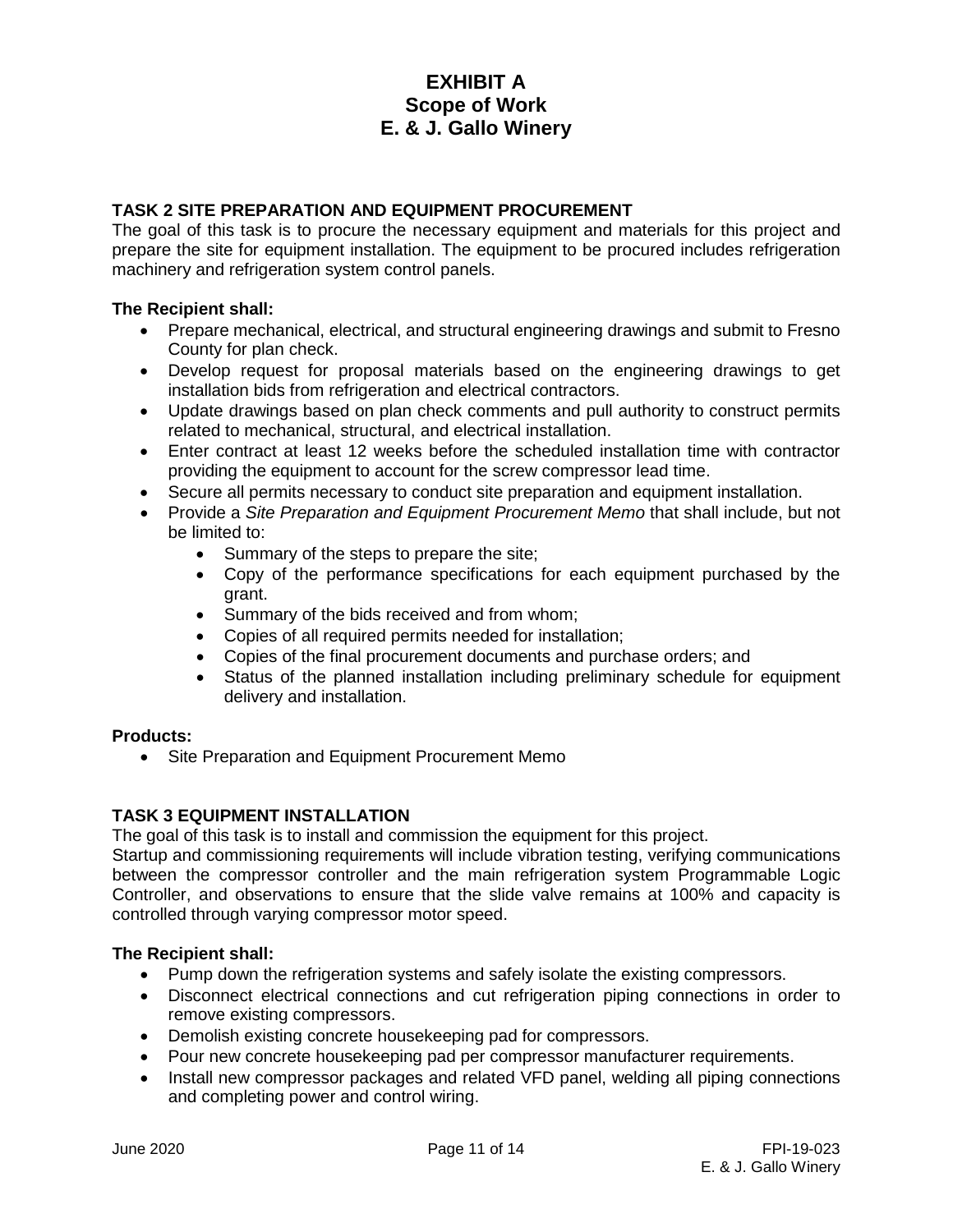- Modify existing PLC program to place the new VFD compressor as the lead/trim compressor in the compressor sequencing logic.
- Start-up and commission equipment and adjust as needed to meet stated performance specification.
- Prepare *CPR Report #1* in accordance with subtask 1.3.
- Participate in a CPR Meeting.
- Provide an *Equipment Installation Memo* that shall include, but not be limited to:
	- o Summary of the equipment installation requirements;
	- $\circ$  Identification of barriers involved during installation and discuss the steps taken to overcome those barriers; and
	- o Discuss results of equipment start-up and commissioning with respect to whether the equipment as installed meets the stated performance specifications.

### **Products:**

- Equipment Installation Memo (draft and final)
- CPR Report #1

## **TASK 4 MEASUREMENT AND VERIFICATION**

The goal of this task is to report the benefits resulting from this project by performing measurement and verification (M&V) of GHG and energy consumption reduction.

### **The Recipient shall:**

- Enter into agreement with M&V subcontractor per Task 1.9
- Coordinate site visits with the M&V subcontractor at the demonstration site
- Develop M&V protocol for pre-installation measurement (and calculations):
	- o Electric, natural gas and/or other fossil fuel consumption and GHG emissions (use appropriate emissions factor from Attachment 8 of the grant solicitation) of the equipment/process/system(s)/sub-system(s) that are to be upgraded and/or replaced and/or modified.
	- o Ensure installation of sub-metering equipment and data loggers for pre/post data analysis.
- Prepare and provide a detailed *M&V Plan* to include but not be limited to:
	- $\circ$  Description of the monitoring equipment and instrumentation which will be used.
	- $\circ$  Description of the key input parameters and output metrics which will be measured.
	- o Description of the M&V protocol and analysis methods to be employed.
	- $\circ$  Description of the independent, third-party M&V services to be employed, if applicable.
- Perform three months (or shorter period as approved in writing by the CAM) of preinstallation measurements (and calculations) based on the M&V protocol for preinstallation.
- Prepare and provide a *Pre-Installation M&V Findings Report* that includes M&V protocol, pre-install measurements (and calculations), analysis, and results performed in this task.
- Develop M&V protocol for post-installation measurements (and calculations) of:
	- o Electric, natural gas and/or other fossil fuel consumption and GHG emissions (use appropriate emissions factor from Attachment 8 of the grant solicitation) of the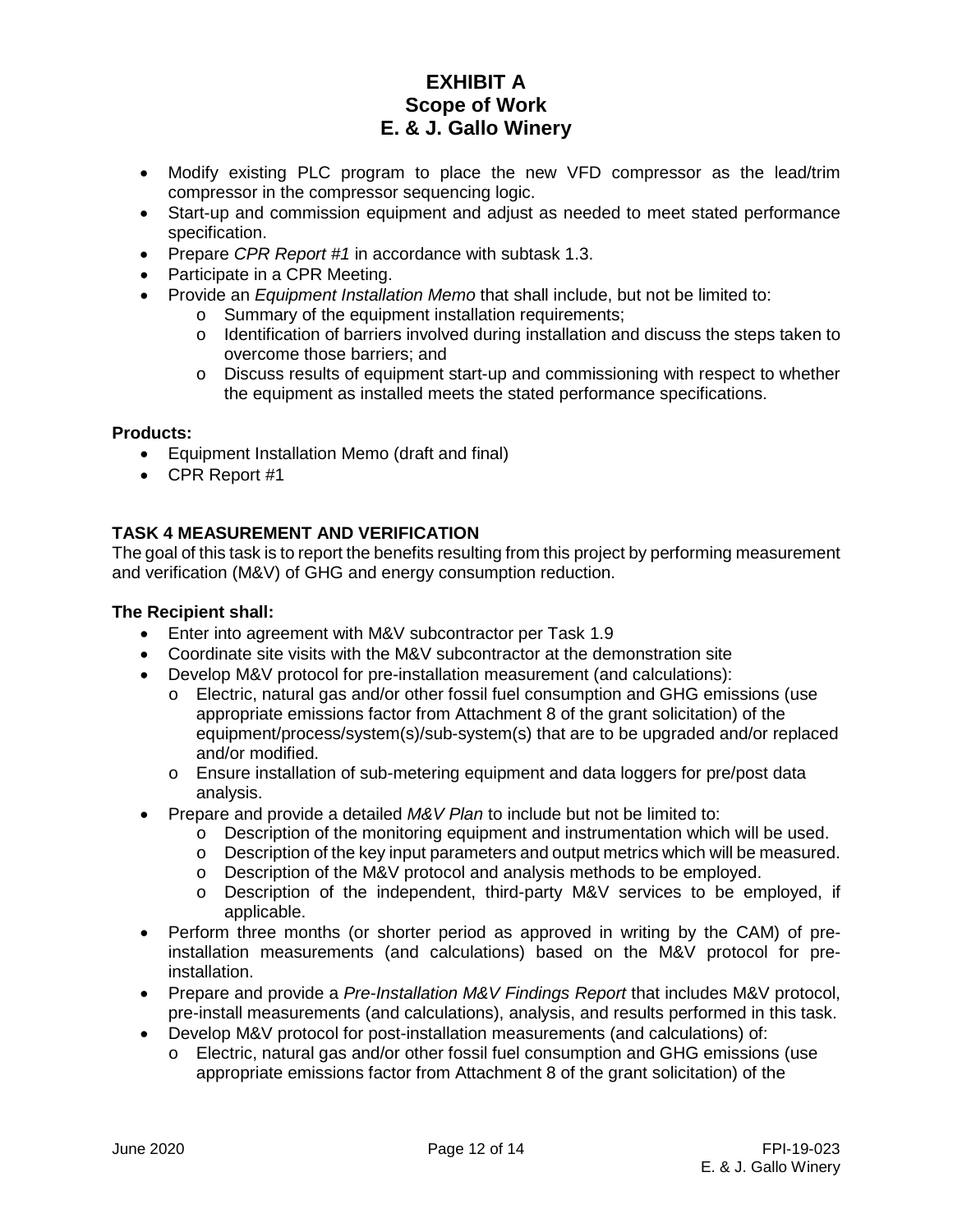equipment/process/system(s)/sub-system(s) that will be upgraded and/or replaced and/or modified

- Perform two seasons, as a seasonal facility, (or shorter period as approved in writing by the CAM) of post-installation measurements based on M&V protocol for post-installation.
- Provide a summary of post-installation M&V progress in Progress Report(s) (see subtask 1.5) which shall include but not be limited to:
	- o A narrative on operational highlights from the reporting period, including any stoppages in operation and why; and
	- o A summary of M&V findings from the reporting period.
- Analyze post-installation electrical, natural gas and/or other fossil fuel consumption and GHG emissions.
- Prepare and provide a *Post-Installation M&V Findings Report* that includes M&V protocol, pre and post install measurements (and calculations), analysis, and results performed in this task. Results should at a minimum report on the reduction of electricity, natural gas and/or other fossil fuel usage and reductions of GHG emissions that directly result from this project and include the following:
	- o Provide all key assumptions used to estimate and determine energy and GHG reductions (and additions, if applicable).
	- o Provide all key assumptions used to estimate projected benefits, including targeted market sector (e.g., population and geographic location), projected market penetration, baseline and projected energy use and cost, operating conditions, and emission reduction calculations.
	- o Discuss whether the energy and GHG emission reductions identified in section II.C were met.
- Prepare *CPR Report #2* in accordance with subtask 1.3.
- Participate in a CPR Meeting.

## **Products:**

- M&V Plan (draft and final)
- Pre-Installation M&V Findings Report (draft and final)
- Post-Installation M&V Findings Report(s) (draft and final)
- CPR Report #2

## **TASK 5 TECHNOLOGY/KNOWLEDGE TRANSFER ACTIVITIES**

The goal of this task is to make the knowledge gained, project results, and lessons learned available to the public and key decision makers.

## **The Recipient shall:**

- When directed by the CAM, develop *Presentation Materials* for an Energy Commissionsponsored conference/workshop(s) on the project.
- When directed by the CAM, participate in workshops symposium(s) sponsored by the California Energy Commission.
- Provide at least (6) six *High Quality Digital Photographs* (minimum resolution of 1300x500 pixels in landscape ratio) of pre and post technology installation at the project site or related project photographs.

## **Products:**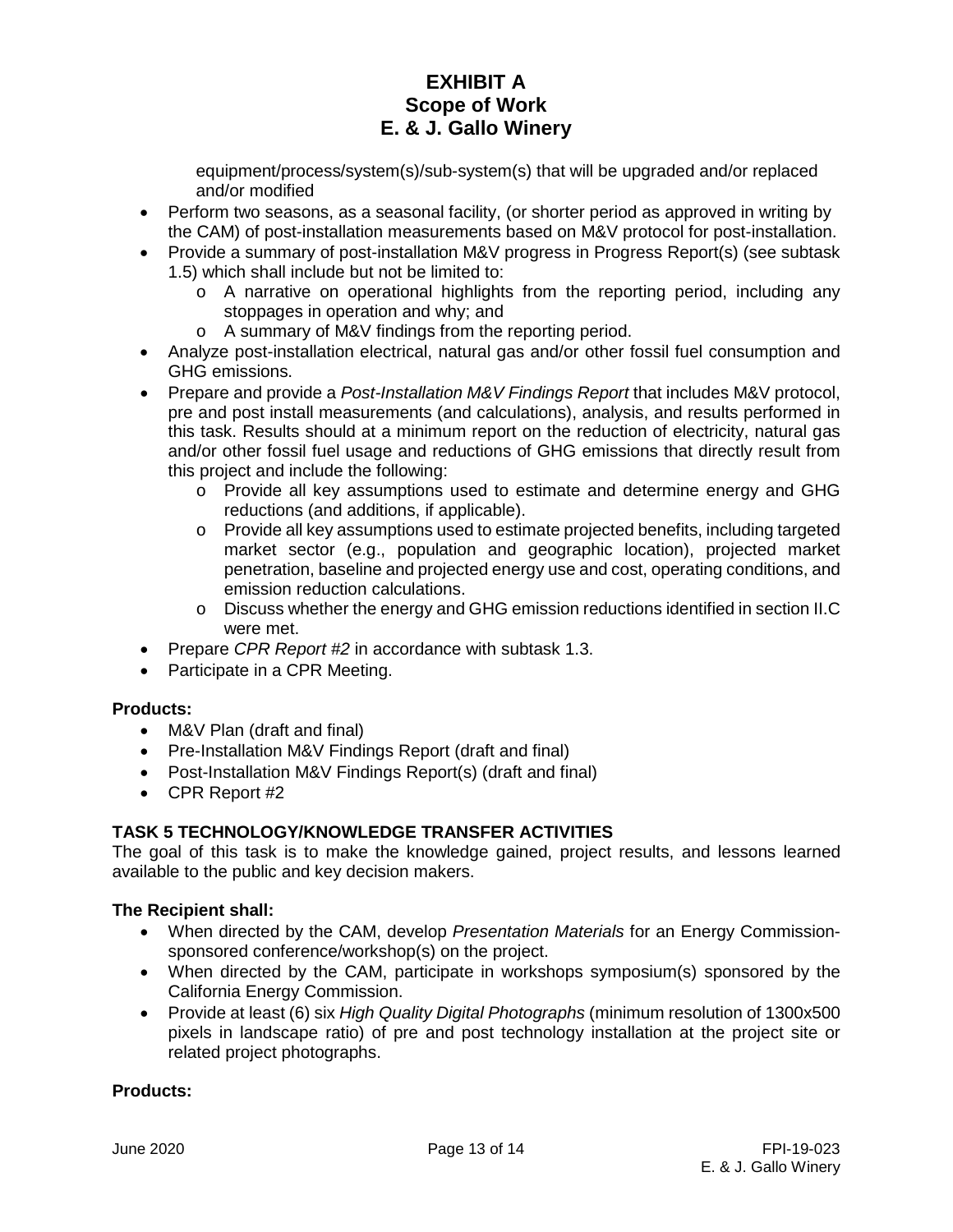- Presentation Materials (draft and final)
- High Quality Digital Photographs

## **V. PROJECT SCHEDULE**

Please see the attached Excel spreadsheet.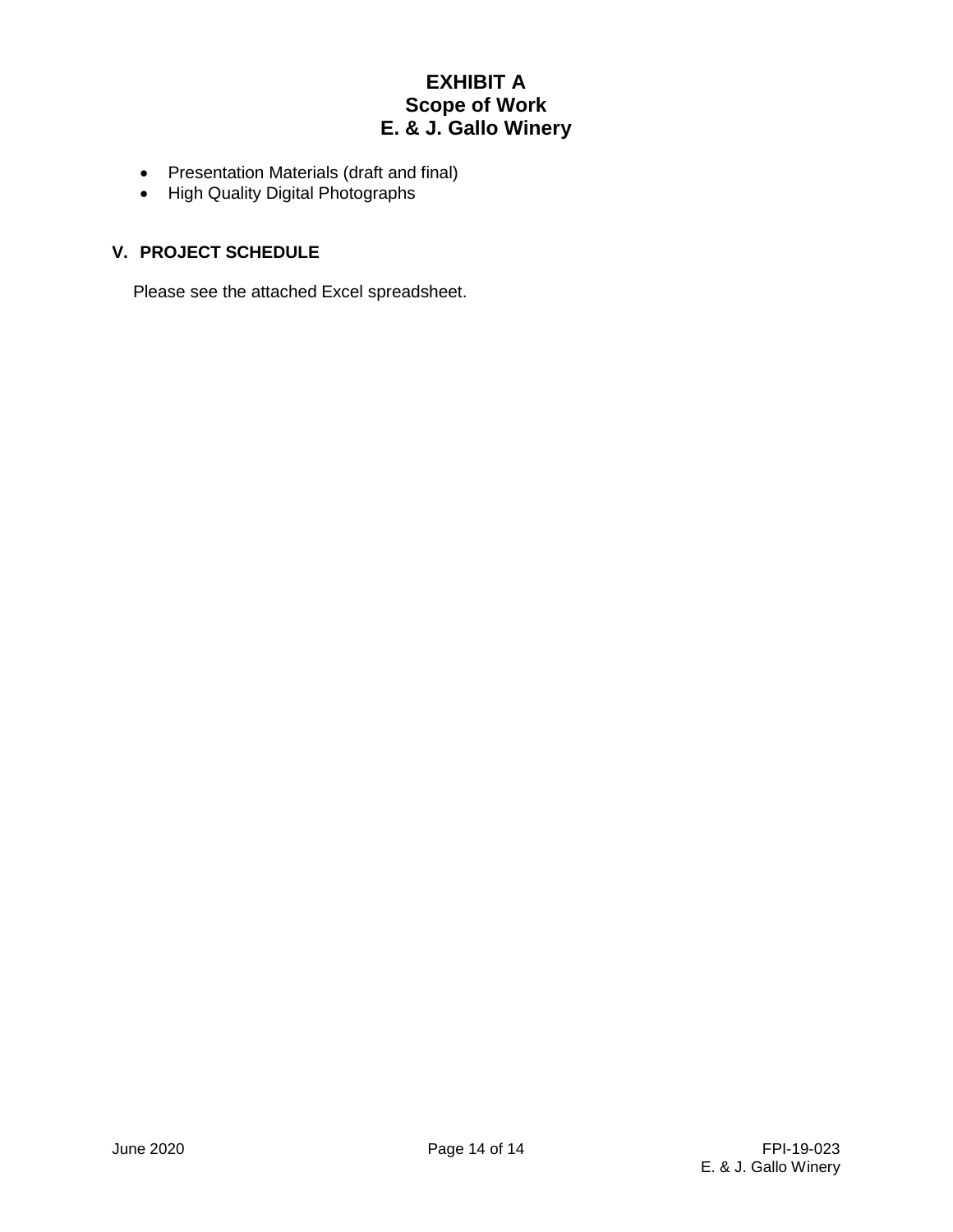## **Notice of Exemption** Form D

| To:<br>Office of Planning and Research<br>PO Box 3044<br>1400 Tenth Street, Room 113<br>Sacramento, CA 95812-3044 |                                                                                                                                                                                                                                                                                           |                                                                 | <b>From:</b> California Energy Commission<br>1516 Ninth Street, MS-48<br>Sacramento, CA 95814        |  |  |  |  |  |
|-------------------------------------------------------------------------------------------------------------------|-------------------------------------------------------------------------------------------------------------------------------------------------------------------------------------------------------------------------------------------------------------------------------------------|-----------------------------------------------------------------|------------------------------------------------------------------------------------------------------|--|--|--|--|--|
|                                                                                                                   | <b>Project Applicant:</b><br>E & J Gallo Winery                                                                                                                                                                                                                                           |                                                                 |                                                                                                      |  |  |  |  |  |
|                                                                                                                   | <b>Project Title:</b><br>Gallo Fresno Plant Refrigeration Optimization                                                                                                                                                                                                                    |                                                                 |                                                                                                      |  |  |  |  |  |
|                                                                                                                   | <b>Project Location – Specific:</b>                                                                                                                                                                                                                                                       | 5610 E Olive Ave                                                |                                                                                                      |  |  |  |  |  |
|                                                                                                                   | <b>Project Location – City:</b>                                                                                                                                                                                                                                                           | Fresno 93727                                                    | <b>Project Location – County:</b> Fresno                                                             |  |  |  |  |  |
|                                                                                                                   | <b>Description of Nature, Purpose and Beneficiaries of Project:</b><br>This project will replace existing refrigeration compressors with new compressors and update the controls for the<br>refrigeration system to use less electricity at E. & J. Gallo's winery in Fresno, California. |                                                                 |                                                                                                      |  |  |  |  |  |
|                                                                                                                   |                                                                                                                                                                                                                                                                                           | <b>Name of Public Agency Approving Project:</b>                 | California Energy Commission                                                                         |  |  |  |  |  |
|                                                                                                                   |                                                                                                                                                                                                                                                                                           | Name of Person or Agency Carrying Out Project:                  | E & J Gallo Winery                                                                                   |  |  |  |  |  |
|                                                                                                                   | <b>Exempt Status:</b> (check one)                                                                                                                                                                                                                                                         |                                                                 |                                                                                                      |  |  |  |  |  |
|                                                                                                                   |                                                                                                                                                                                                                                                                                           |                                                                 | Ministerial Exemption (Pub. Resources Code $\S 21080(b)(1)$ ; Cal. Code Regs., tit 14, $\S 15268$ ); |  |  |  |  |  |
|                                                                                                                   |                                                                                                                                                                                                                                                                                           |                                                                 | Declared Emergency (Pub. Resources Code § 21080(b)(3); Cal. Code Regs., tit 14, § 15269(a));         |  |  |  |  |  |
|                                                                                                                   |                                                                                                                                                                                                                                                                                           |                                                                 | Emergency Project (Pub. Resources Code § 21080(b)(4); Cal. Code Regs., tit 14, § 15269(b)(c));       |  |  |  |  |  |
|                                                                                                                   | $\mathbf{X}$<br>Categorical Exemption. State type and section number                                                                                                                                                                                                                      |                                                                 |                                                                                                      |  |  |  |  |  |
|                                                                                                                   | Cal. Code Regs., tit 14, § 15302                                                                                                                                                                                                                                                          |                                                                 |                                                                                                      |  |  |  |  |  |
|                                                                                                                   | Statutory Exemptions. State code number.                                                                                                                                                                                                                                                  |                                                                 |                                                                                                      |  |  |  |  |  |
|                                                                                                                   |                                                                                                                                                                                                                                                                                           | Common Sense Exemption. (Cal. Code Regs., tit 14, §15061(b)(3)) |                                                                                                      |  |  |  |  |  |
|                                                                                                                   | Reasons why project is exempt:                                                                                                                                                                                                                                                            |                                                                 |                                                                                                      |  |  |  |  |  |

Class 2 projects consists of replacement or reconstruction of existing structures and facilities where the new structure will be located on the same site as the structure replaced and will have substantially the same purpose and capacity as the structure replaced. This project will replace existing refrigeration compressors and refrigeration controls at an existing winery with more efficient compressors and updated controls designed to use less electricity. The new compressors will be used for the same purpose and have the same purpose as the existing system and would not represent an expansion of use. For these reasons, the project will not have a significant

effect on the environment and falls under the categorical exemption listed in 14 C.C.R. 15302.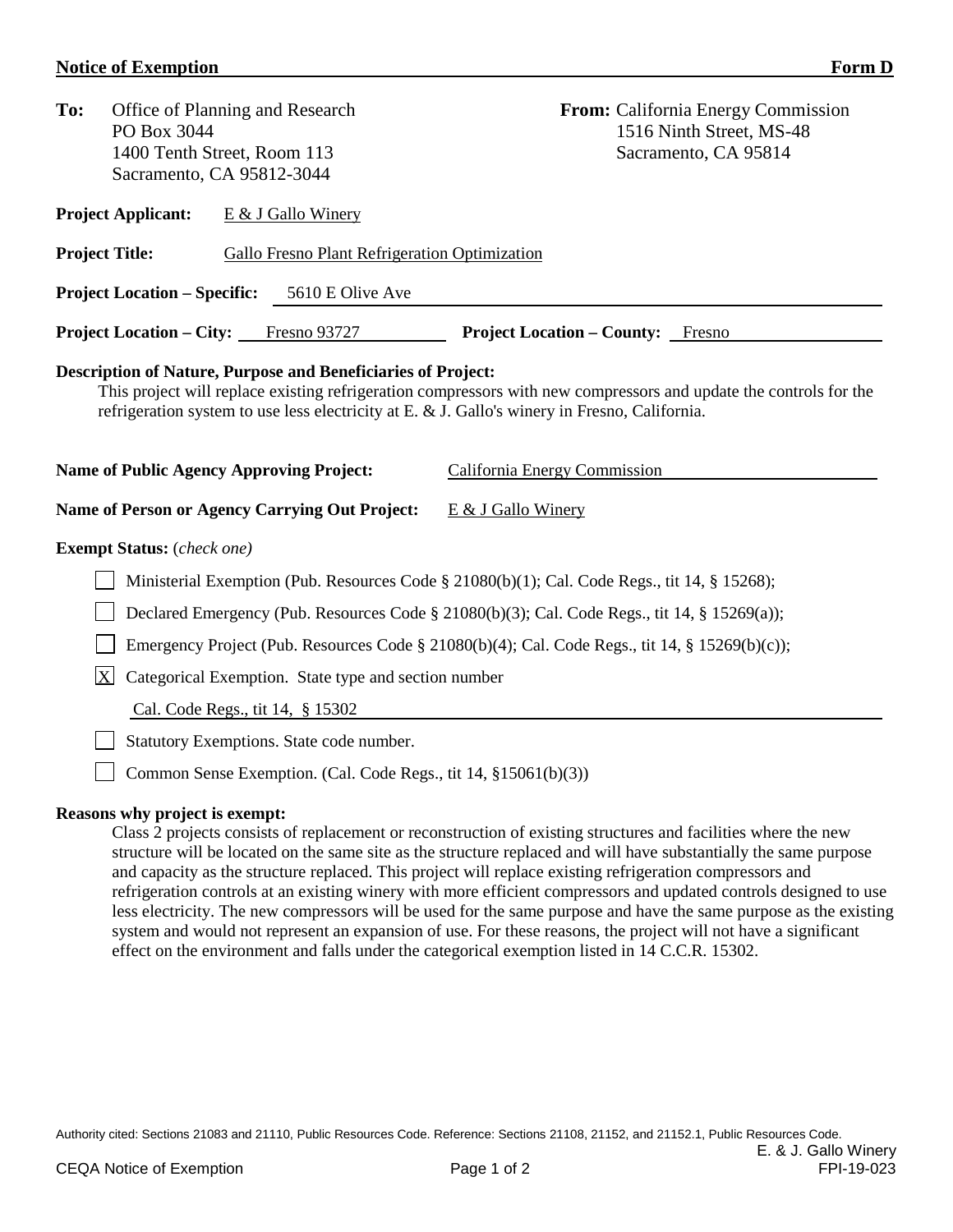| <b>Lead Agency</b><br><b>Contact Person:</b><br><b>Hannah Craig</b>                                                                                                                    |                                     | Area code/Telephone/Ext: |                                  | 916-327-2457 |  |  |
|----------------------------------------------------------------------------------------------------------------------------------------------------------------------------------------|-------------------------------------|--------------------------|----------------------------------|--------------|--|--|
| If filed by applicant:<br>Attach certified document of exemption finding.<br>1.<br>Has a Notice of Exemption been filed by the public agency approving the project?<br>Yes<br>No<br>2. |                                     |                          |                                  |              |  |  |
| Signature:                                                                                                                                                                             |                                     | Date:                    | <b>Title:</b>                    |              |  |  |
|                                                                                                                                                                                        | <b>Signed by Responsible Agency</b> |                          |                                  |              |  |  |
| <b>Signed by Lead Agency</b>                                                                                                                                                           |                                     |                          |                                  |              |  |  |
| <b>Signed by Applicant</b>                                                                                                                                                             |                                     |                          | Date received for filing at OPR: |              |  |  |